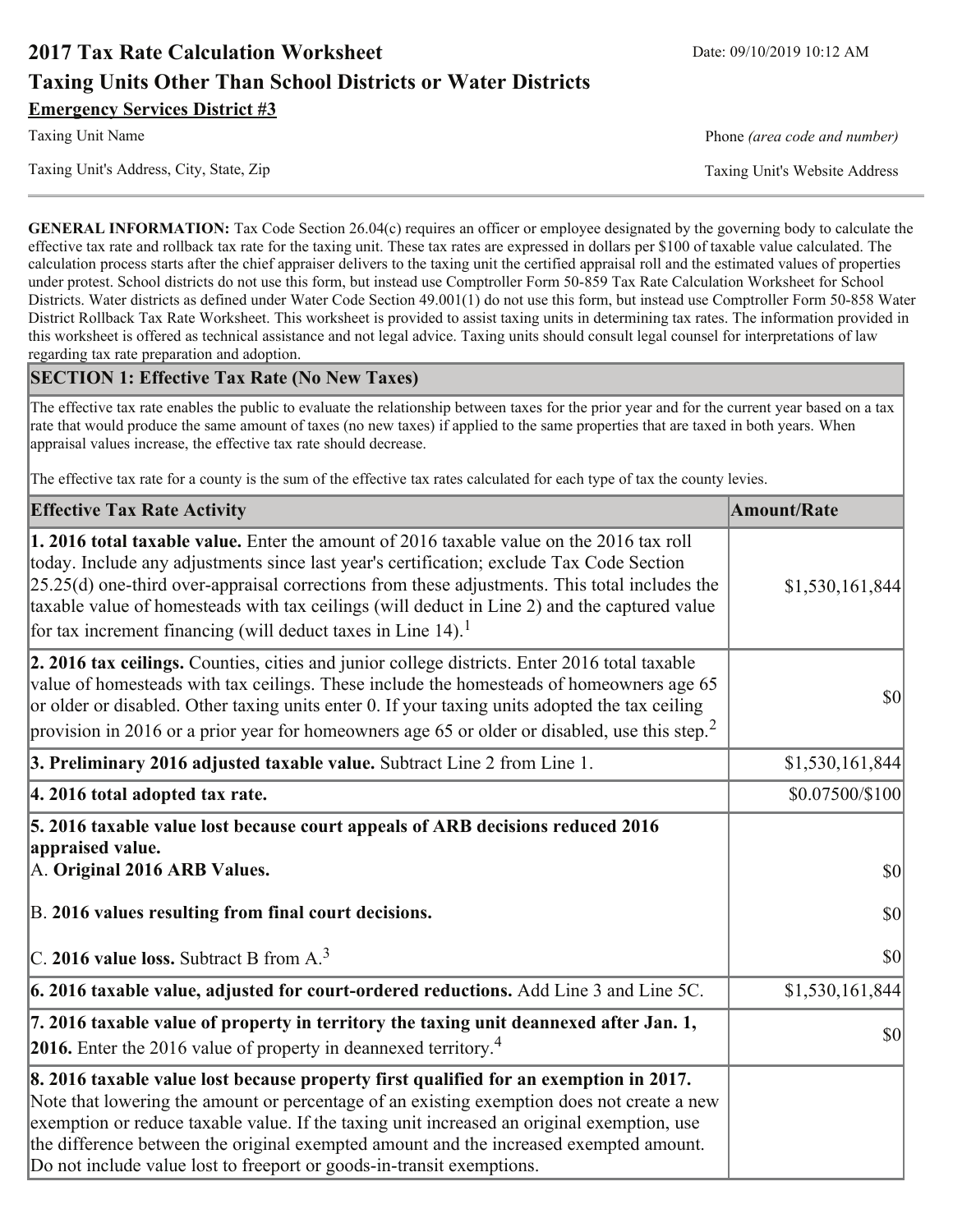| A. Absolute exemptions. Use 2016 market value:                                                                                                                                                                                                                                                                                                                                                                        | \$56,551        |
|-----------------------------------------------------------------------------------------------------------------------------------------------------------------------------------------------------------------------------------------------------------------------------------------------------------------------------------------------------------------------------------------------------------------------|-----------------|
| B. Partial exemptions. 2017 exemption amount or 2017 percentage exemption times 2016<br>value:                                                                                                                                                                                                                                                                                                                        | \$1,229,380     |
| C. Value loss. Add A and $B^5$ .                                                                                                                                                                                                                                                                                                                                                                                      | \$1,285,931     |
| 9. 2016 taxable value lost because property first qualified for agricultural appraisal (1-<br>d or 1-d-1), timber appraisal, recreational/scenic appraisal or public access airport<br>special appraisal in 2017. Use only properties that qualified in 2017 for the first time; do<br>not use properties that qualified in 2016.                                                                                     |                 |
| A. 2016 market value:                                                                                                                                                                                                                                                                                                                                                                                                 | \$10,310,762    |
| B. 2017 productivity or special appraised value:                                                                                                                                                                                                                                                                                                                                                                      | \$729,099       |
| C. Value loss. Subtract B from $A6$                                                                                                                                                                                                                                                                                                                                                                                   | \$9,581,663     |
| 10. Total adjustments for lost value. Add lines 7, 8C and 9C.                                                                                                                                                                                                                                                                                                                                                         | \$10,867,594    |
| 11. 2016 adjusted taxable value. Subtract Line 10 from Line 6.                                                                                                                                                                                                                                                                                                                                                        | \$1,519,294,250 |
| 12. Adjusted 2016 taxes. Multiply Line 4 by line 11 and divide by \$100.                                                                                                                                                                                                                                                                                                                                              | \$1,139,470     |
| 13. Taxes refunded for years preceding tax year 2016. Enter the amount of taxes refunded<br>by the taxing unit for tax years preceding tax year 2016. Types of refunds include court<br>decisions, Tax Code Section 25.25(b) and (c) corrections and Tax Code Section 31.11<br>payment errors. Do not include refunds for tax year 2016. This line applies only to tax years<br>preceding tax year 2016. <sup>7</sup> | \$90            |
| 14. Taxes in tax increment financing (TIF) for tax year 2016. Enter the amount of taxes<br>paid into the tax increment fund for a reinvestment zone as agreed by the taxing unit. If the<br>taxing unit has no 2017 captured appraised value in Line 16D, enter $0.8$                                                                                                                                                 | 30              |
| 15. Adjusted 2016 taxes with refunds and TIF adjustment. Add Lines 12 and 13, subtract<br>Line $149$                                                                                                                                                                                                                                                                                                                  | \$1,139,560     |
| 16. Total 2017 taxable value on the 2017 certified appraisal roll today. This value<br>includes only certified values and includes the total taxable value of homesteads with tax<br>ceilings (will deduct in Line 18). These homesteads include homeowners age 65 or older or<br>disabled. $10$                                                                                                                      |                 |
| A. Certified values:                                                                                                                                                                                                                                                                                                                                                                                                  | \$1,754,350,961 |
| B. Counties: Include railroad rolling stock values certified by the Comptroller's office:                                                                                                                                                                                                                                                                                                                             | \$0             |
| C. Pollution control and energy storage system exemption: Deduct the value of property<br>exempted for the current tax year for the first time as pollution control or energy storage<br>system property:                                                                                                                                                                                                             | \$0             |
| <b>D. Tax increment financing:</b> Deduct the 2017 captured appraised value of property taxable<br>by a taxing unit in a tax increment financing zone for which the 2017 taxes will be deposited<br>into the tax increment fund. Do not include any new property value that will be included in                                                                                                                       | $ 10\rangle$    |
| Line 21 below. <sup>11</sup>                                                                                                                                                                                                                                                                                                                                                                                          | \$1,754,350,961 |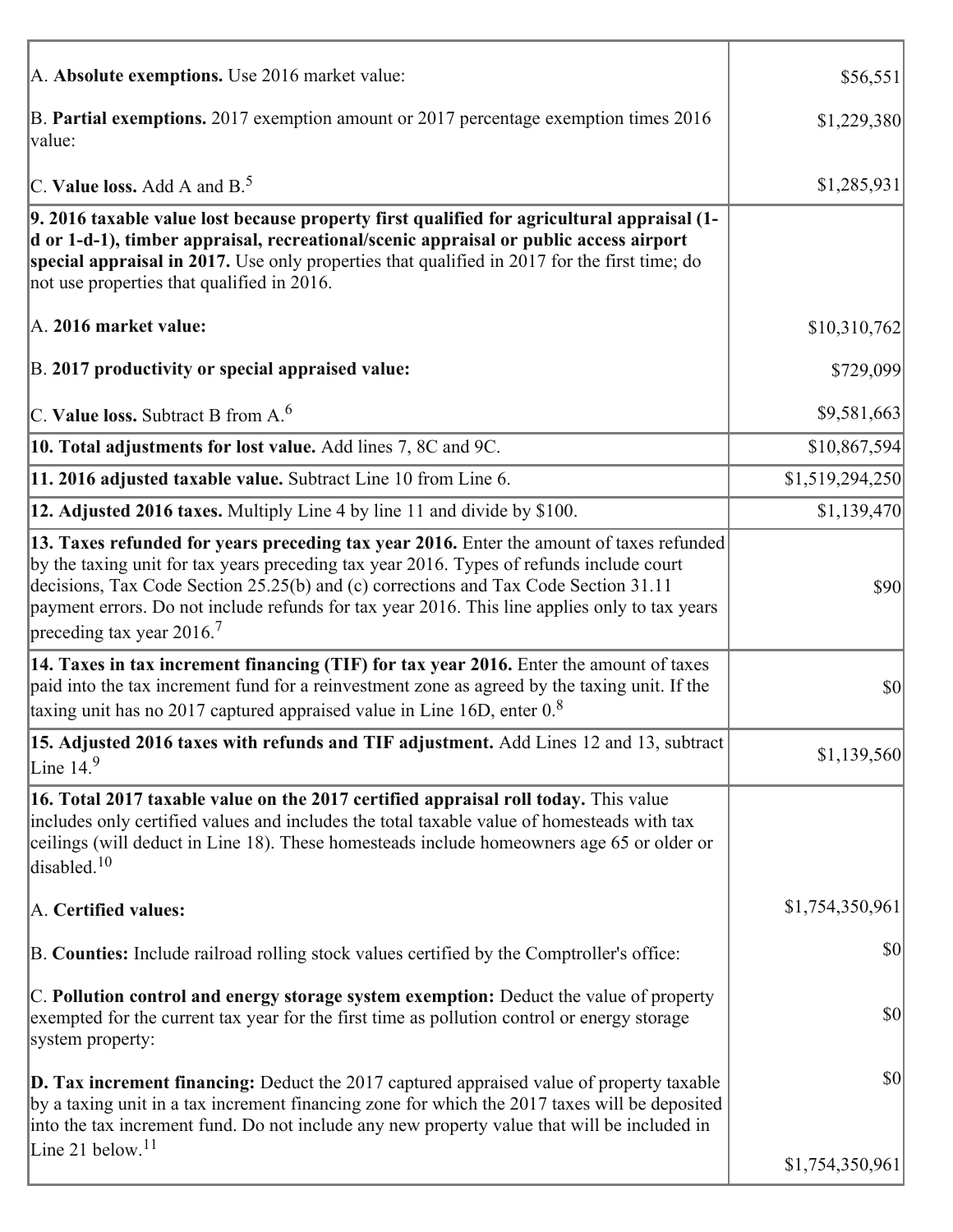| E. Total 2017 value. Add A and B, then subtract C and D.                                                                                                                                                                                                                                                                                                                                                                                                                                                                                                                                                                                                                                                                 |                 |
|--------------------------------------------------------------------------------------------------------------------------------------------------------------------------------------------------------------------------------------------------------------------------------------------------------------------------------------------------------------------------------------------------------------------------------------------------------------------------------------------------------------------------------------------------------------------------------------------------------------------------------------------------------------------------------------------------------------------------|-----------------|
| $ 17$ . Total value of properties under protest or not included on certified appraisal roll. <sup>12</sup>                                                                                                                                                                                                                                                                                                                                                                                                                                                                                                                                                                                                               |                 |
| A. 2017 taxable value of properties under protest. The chief appraiser certifies a list of<br>properties still under ARB protest. The list shows the appraisal district's value and the<br>taxpayer's claimed value, if any, or an estimate of the value if the taxpayer wins. For each of<br>the properties under protest, use the lowest of these values. Enter the total value. <sup>13</sup>                                                                                                                                                                                                                                                                                                                         | \$0             |
| B. 2017 value of properties not under protest or included on certified appraisal roll.<br>The chief appraiser gives taxing units a list of those taxable properties that the chief<br>appraiser knows about, but are not included in the appraisal roll certification. These<br>properties also are not on the list of properties that are still under protest. On this list of<br>properties, the chief appraiser includes the market value, appraised value and exemptions for<br>the preceding year and a reasonable estimate of the market value, appraised value and<br>exemptions for the current year. Use the lower market, appraised or taxable value (as<br>appropriate). Enter the total value. <sup>14</sup> | \$0             |
| C. Total value under protest or not certified: Add A and B.                                                                                                                                                                                                                                                                                                                                                                                                                                                                                                                                                                                                                                                              | $ 10\rangle$    |
| 18. 2017 tax ceilings. Counties, cities and junior colleges enter 2017 total taxable value of<br>homesteads with tax ceilings. These include the homesteads of homeowners age 65 or older<br>or disabled. Other taxing units enter 0. If your taxing units adopted the tax ceiling provision<br>$\vert$ in 2016 or a prior year for homeowners age 65 or older or disabled, use this step. <sup>15</sup>                                                                                                                                                                                                                                                                                                                 | \$0             |
| 19. 2017 total taxable value. Add Lines 16E and 17C. Subtract Line 18.                                                                                                                                                                                                                                                                                                                                                                                                                                                                                                                                                                                                                                                   | \$1,754,350,961 |
| 20. Total 2017 taxable value of properties in territory annexed after Jan. 1, 2016.<br>Include both real and personal property. Enter the 2017 value of property in territory<br>$\text{anne}$ xed. <sup>16</sup>                                                                                                                                                                                                                                                                                                                                                                                                                                                                                                        | $ 10\rangle$    |
| 21. Total 2017 taxable value of new improvements and new personal property located<br>in new improvements. New means the item was not on the appraisal roll in 2016. An<br>improvement is a building, structure, fixture or fence erected on or affixed to land. New<br>additions to existing improvements may be included if the appraised value can be<br>determined. New personal property in a new improvement must have been brought into the<br>taxing unit after Jan. 1, 2016, and be located in a new improvement. New improvements <b>do</b><br>include property on which a tax abatement agreement has expired for $2017$ . <sup>17</sup>                                                                      | \$161,986,470   |
| 22. Total adjustments to the 2017 taxable value. Add Lines 20 and 21.                                                                                                                                                                                                                                                                                                                                                                                                                                                                                                                                                                                                                                                    | \$161,986,470   |
| 23. 2017 adjusted taxable value. Subtract Line 22 from Line 19.                                                                                                                                                                                                                                                                                                                                                                                                                                                                                                                                                                                                                                                          | \$1,592,364,491 |
| 24. 2017 effective tax rate. Divide Line 15 by Line 23 and multiply by $$100$ . <sup>18</sup>                                                                                                                                                                                                                                                                                                                                                                                                                                                                                                                                                                                                                            | \$0.07156/\$100 |
| 25. COUNTIES ONLY. Add together the effective tax rates for each type of tax the county<br>levies. The total is the 2017 county effective tax rate. <sup>18</sup>                                                                                                                                                                                                                                                                                                                                                                                                                                                                                                                                                        |                 |

- <sup>1</sup>Tex. Tax Code Section 26.012(14) <sup>2</sup>Tex. Tax Code Section  $26.012(14)$
- <sup>9</sup>Tex. Tax Code Section 26.012(13)
- ${}^{10}$ Tex. Tax Code Section 26.012  $3$ Tex. Tax Code Section 26.012(13)
	- <sup>11</sup>Tex. Tax Code Section  $26.03(c)$
	- <sup>12</sup>Tex. Tax Code Section 26.01(c) and (d)
- <sup>4</sup>Tex. Tax Code Section  $26.012(15)$  $5$ Tex. Tax Code Section 26.012(15)
	- <sup>13</sup>Tex. Tax Code Section  $26.01(c)$ <sup>14</sup>Tex. Tax Code Section 26.01(d)
- $6$ Tex. Tax Code Section 26.012(15)  $7$ Tex. Tax Code Section 26.012(13)
- $8$ Tex. Tax Code Section 26.03(c)
- <sup>15</sup>Tex. Tax Code Section 26.012(6)
- <sup>16</sup>Tex. Tax Code Section  $26.012(17)$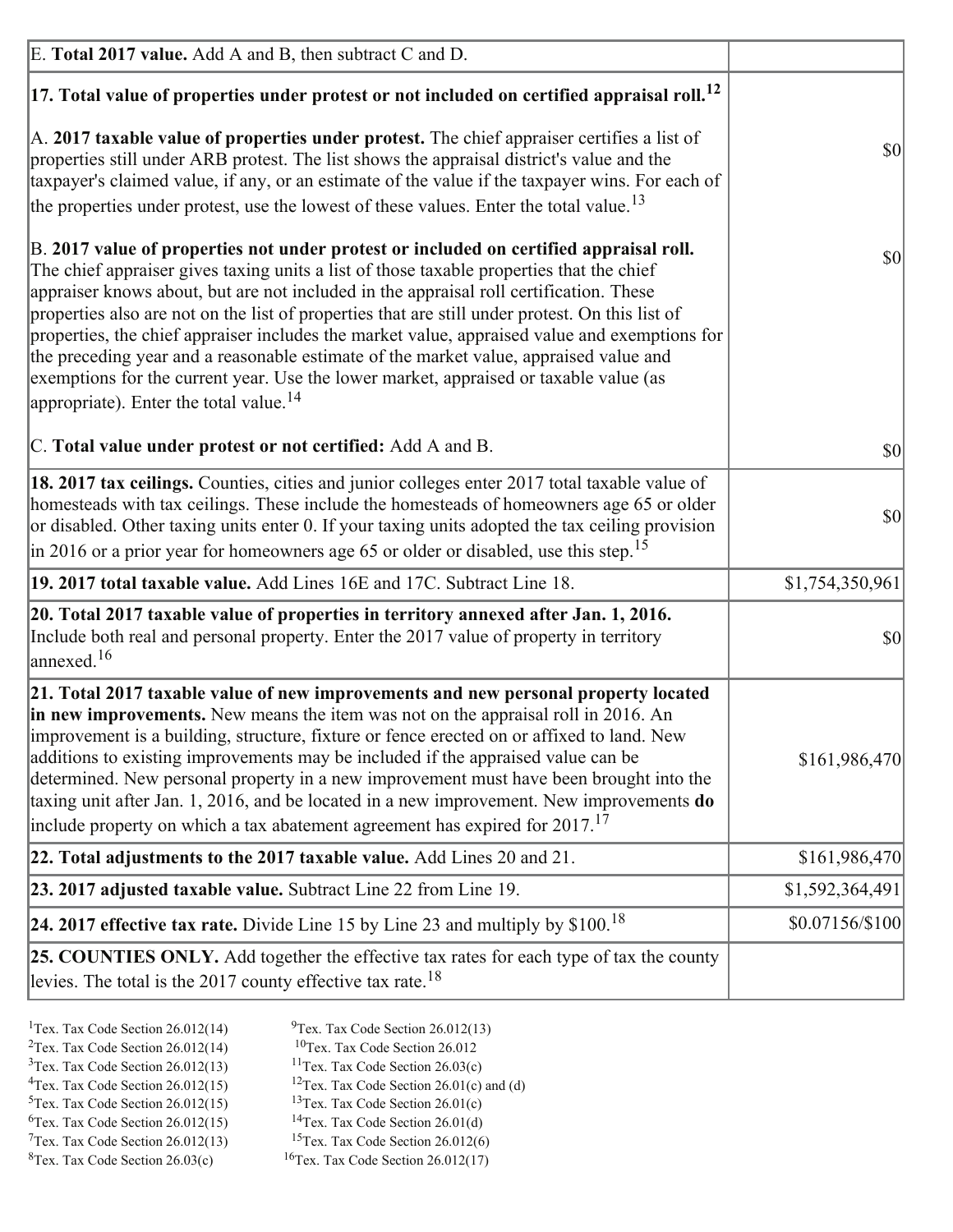### **SECTION 2: Rollback Tax Rate**

The rollback tax rate is split into two separate rates:

- Maintenance and Operations (M&O): The M&O portion is the tax rate that is needed to raise the same amount of taxes that the  $1_{\cdot}$ taxing unit levied in the prior year plus eight percent. This rate accounts for such things as salaries, utilities and day-to-day operations.
- Debt: The debt tax rate includes the debt service necessary to pay the taxing unit's debt payments in the coming year. This rate 2. accounts for principal and interest on bonds and other debt secured by property tax revenue.

The rollback tax rate for a county is the sum of the rollback tax rates calculated for each type of tax the county levies. In most cases the rollback tax rate exceeds the effective tax rate, but occasionally decreases in a taxing unit's debt service will cause the effective tax rate to be higher than the rollback tax rate.

| <b>Rollback Tax Rate Activity</b>                                                                                                                                                                                                                                                                                                                                                                                                                                                                                                                                                                                                                                       | <b>Amount/Rate</b> |
|-------------------------------------------------------------------------------------------------------------------------------------------------------------------------------------------------------------------------------------------------------------------------------------------------------------------------------------------------------------------------------------------------------------------------------------------------------------------------------------------------------------------------------------------------------------------------------------------------------------------------------------------------------------------------|--------------------|
| 26. 2016 maintenance and operations (M&O) tax rate.                                                                                                                                                                                                                                                                                                                                                                                                                                                                                                                                                                                                                     | \$0.07500/\$100    |
| $ 27.2016$ adjusted taxable value. Enter the amount from Line 11.                                                                                                                                                                                                                                                                                                                                                                                                                                                                                                                                                                                                       | \$1,519,294,250    |
| 28. 2016 M&O taxes.                                                                                                                                                                                                                                                                                                                                                                                                                                                                                                                                                                                                                                                     |                    |
|                                                                                                                                                                                                                                                                                                                                                                                                                                                                                                                                                                                                                                                                         |                    |
| A. Multiply Line 26 by Line 27 and divide by $$100$ .                                                                                                                                                                                                                                                                                                                                                                                                                                                                                                                                                                                                                   | \$1,139,470        |
| B. Cities, counties and hospital districts with additional sales tax: Amount of additional<br>sales tax collected and spent on M&O expenses in 2016. Enter amount from full year's sales<br>tax revenue spent for M&O in 2016 fiscal year, if any. Other taxing units enter 0. Counties<br>exclude any amount that was spent for economic development grants from the amount of<br>sales tax spent.                                                                                                                                                                                                                                                                     | $ 10\rangle$       |
| C. Counties: Enter the amount for the state criminal justice mandate. If second or later year,<br>the amount is for increased cost above last year's amount. Other taxing units enter 0.                                                                                                                                                                                                                                                                                                                                                                                                                                                                                | 30                 |
| D. Transferring function: If discontinuing all of a department, function or activity and<br>transferring it to another taxing unit by written contract, enter the amount spent by the taxing<br>unit discontinuing the function in the 12 months preceding the month of this calculation. If<br>the taxing unit did not operate this function for this 12-month period, use the amount spent<br>in the last full fiscal year in which the taxing unit operated the function. The taxing unit<br>discontinuing the function will subtract this amount in H below. The taxing unit receiving<br>the function will add this amount in H below. Other taxing units enter 0. | \$0                |
| E. Taxes refunded for years preceding tax year 2016: Enter the amount of M&O taxes<br>refunded in the preceding year for taxes before that year. Types of refunds include court<br>decisions, Tax Code Section 25.25(b) and (c) corrections and Tax Code Section 31.11<br>payment errors. Do not include refunds for tax year 2016. This line applies only to tax years<br>preceding tax year 2016.                                                                                                                                                                                                                                                                     | \$90               |
| F. Enhanced indigent health care expenditures: Enter the increased amount for the<br>current year's enhanced indigent health care expenditures above the preceding tax year's<br>enhanced indigent health care expenditures, less any state assistance.                                                                                                                                                                                                                                                                                                                                                                                                                 | <b>\$0</b>         |
| G. Taxes in TIF: Enter the amount of taxes paid into the tax increment fund for a<br>reinvestment zone as agreed by the taxing unit. If the taxing unit has no 2017 captured<br>appraised value in Line 16D, enter 0.                                                                                                                                                                                                                                                                                                                                                                                                                                                   | $ 10\rangle$       |
| <b>H. Adjusted M&amp;O Taxes.</b> Add A, B, C, E and F. For taxing unit with D, subtract if<br>discontinuing function and add if receiving function. Subtract G.                                                                                                                                                                                                                                                                                                                                                                                                                                                                                                        | \$1,139,560        |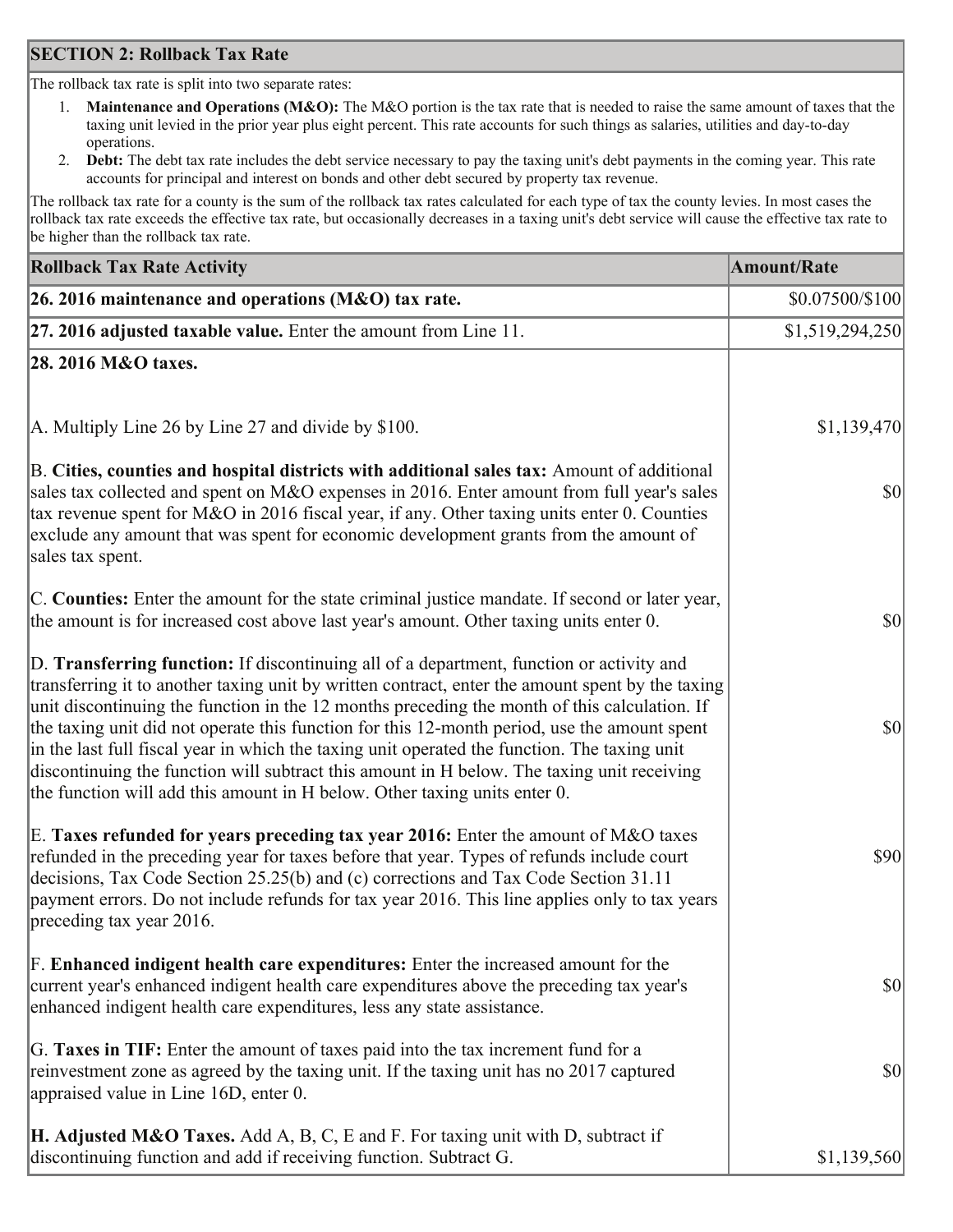| 29. 2017 adjusted taxable value. Enter Line 23 from the Effective Tax Rate Worksheet.                                                                                                                                                                                                                                                                                                         | \$1,592,364,491 |
|-----------------------------------------------------------------------------------------------------------------------------------------------------------------------------------------------------------------------------------------------------------------------------------------------------------------------------------------------------------------------------------------------|-----------------|
| 30. 2017 effective maintenance and operations rate. Divide Line 28H by Line 29 and<br>multiply by \$100.                                                                                                                                                                                                                                                                                      | \$0.07156/\$100 |
| $31.2017$ rollback maintenance and operation rate. Multiply Line 30 by 1.08.                                                                                                                                                                                                                                                                                                                  | \$0.07728/\$100 |
| 32. Total 2017 debt to be paid with property taxes and additional sales tax revenue.<br>Debt means the interest and principal that will be paid on debts that:<br>$(1)$ are paid by property taxes,<br>$(2)$ are secured by property taxes,<br>$(3)$ are scheduled for payment over a period longer than one year and<br>(4) are not classified in the taxing unit's budget as $M&O$ expenses |                 |
| A. Debt also includes contractual payments to other taxing units that have incurred debts on<br>behalf of this taxing unit, if those debts meet the four conditions above. Include only<br>amounts that will be paid from property tax revenue. Do not include appraisal district budget<br>payments. Enter debt amount.                                                                      | 30              |
| B. Subtract unencumbered fund amount used to reduce total debt.                                                                                                                                                                                                                                                                                                                               | \$0             |
| C. Subtract amount paid from other resources.                                                                                                                                                                                                                                                                                                                                                 |                 |
| D. Adjusted debt. Subtract B and C from A.                                                                                                                                                                                                                                                                                                                                                    | <b>\$0</b>      |
|                                                                                                                                                                                                                                                                                                                                                                                               | \$0             |
| 33. Certified 2016 excess debt collections. Enter the amount certified by the collector.                                                                                                                                                                                                                                                                                                      | $ 10\rangle$    |
| 34. Adjusted 2017 debt. Subtract Line 33 from Line 32D.                                                                                                                                                                                                                                                                                                                                       | \$0             |
| 35. Certified 2017 anticipated collection rate. Enter the rate certified by the collector. If<br>the rate is 100 percent or greater, enter 100 percent.                                                                                                                                                                                                                                       | 100.00%         |
| 36. 2017 debt adjusted for collections. Divide Line 34 by Line 35                                                                                                                                                                                                                                                                                                                             | \$0             |
| $ 37, 2017$ total taxable value. Enter the amount on Line 19.                                                                                                                                                                                                                                                                                                                                 | \$1,754,350,961 |
| <b>38. 2017 debt tax rate.</b> Divide Line 36 by Line 37 and multiply by \$100.                                                                                                                                                                                                                                                                                                               | \$0/\$100       |
| <b>39. 2017 rollback tax rate.</b> Add Lines 31 and 38.                                                                                                                                                                                                                                                                                                                                       | \$0.07728/\$100 |
| 40. COUNTIES ONLY. Add together the rollback tax rates for each type of tax the county<br>levies. The total is the 2017 county rollback tax rate.                                                                                                                                                                                                                                             |                 |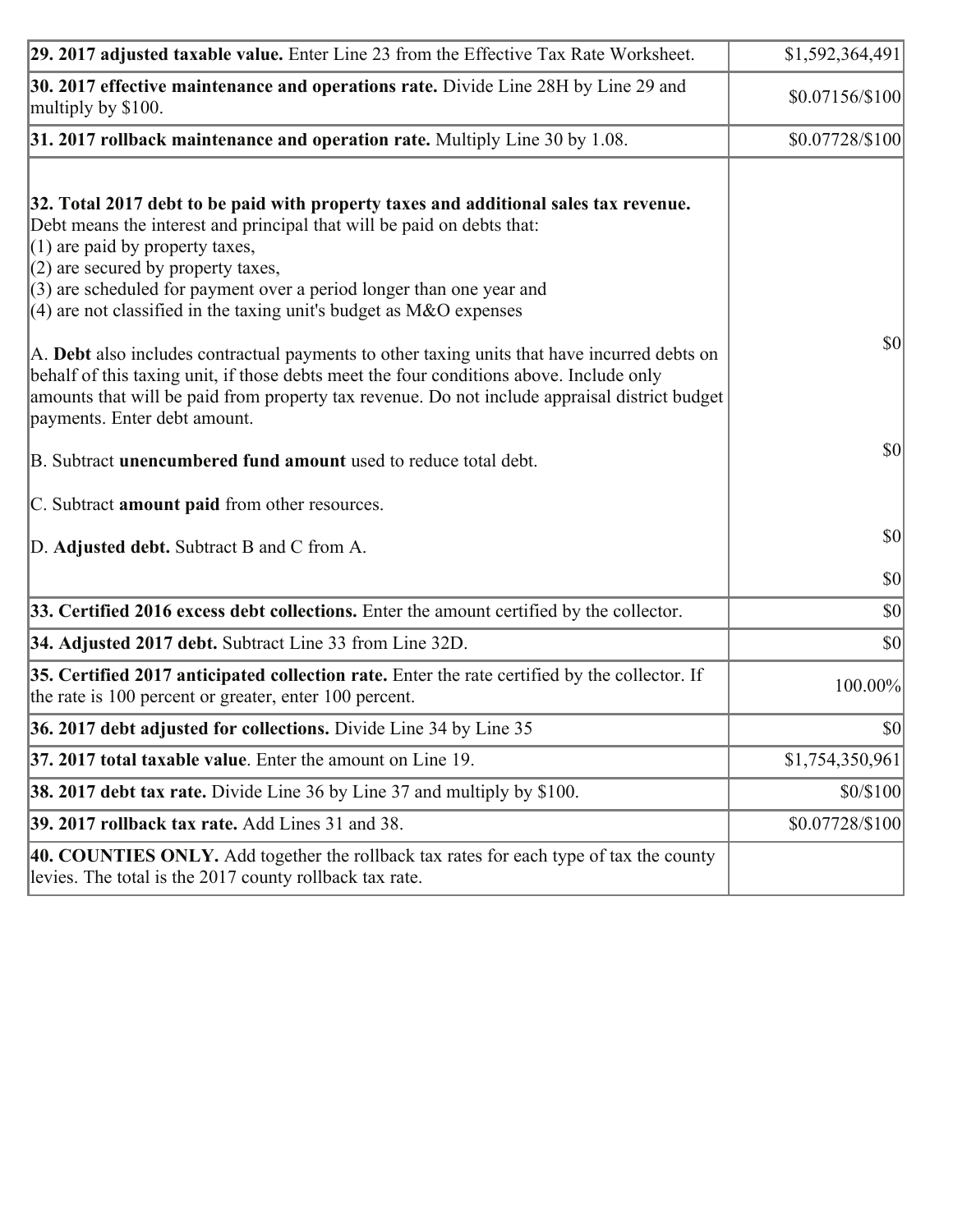# **SECTION 3: Additional Sales Tax to Reduce Property Taxes**

Cities, counties and hospital districts may levy a sales tax specifically to reduce property taxes. Local voters by election must approve imposing or abolishing the additional sales tax. If approved, the taxing unit must reduce its effective and rollback tax rates to offset the expected sales tax revenue.

This section should only be completed by a county, city or hospital district that is required to adjust its effective tax rate and/or rollback tax rate because it adopted the additional sales tax.

| <b>Activity</b>                                                                                                                                                                                                                                                                                                                                                                                                 | <b>Amount/Rate</b>                  |
|-----------------------------------------------------------------------------------------------------------------------------------------------------------------------------------------------------------------------------------------------------------------------------------------------------------------------------------------------------------------------------------------------------------------|-------------------------------------|
| 41. Taxable Sales. For taxing units that adopted the sales tax in November 2016 or May<br>[2017, enter the Comptroller's estimate of taxable sales for the previous four quarters. <sup>20</sup><br>Taxing units that adopted the sales tax before November 2016, skip this line.                                                                                                                               | $\vert \mathbf{S} \mathbf{0} \vert$ |
| 42. Estimated sales tax revenue. Counties exclude any amount that is or will be spent for<br>economic development grants from the amount of estimated sales tax revenue. <sup>21</sup><br>Taxing units that adopted the sales tax in November 2016 or in May 2017.<br>Multiply the amount on Line 41 by the sales tax rate (.01, .005 or .0025, as applicable) and<br>multiply the result by .95. <sup>22</sup> | \$0                                 |
| $ -$ or $-$                                                                                                                                                                                                                                                                                                                                                                                                     |                                     |
| Taxing units that adopted the sales tax before November 2016.<br>Enter the sales tax revenue for the previous four quarters. Do not multiply by .95.                                                                                                                                                                                                                                                            |                                     |
| 43. 2017 total taxable value. Enter the amount from Line 37 of the Rollback Tax Rate<br>Worksheet.                                                                                                                                                                                                                                                                                                              | \$1,754,350,961                     |
| 44. Sales tax adjustment rate. Divide Line 42 by Line 43 and multiply by $$100$ .                                                                                                                                                                                                                                                                                                                               | \$0/\$100                           |
| 45. 2017 effective tax rate, unadjusted for sales tax. <sup>23</sup> Enter the rate from Line 24 or 25,<br>as applicable, on the Effective Tax Rate Worksheet.                                                                                                                                                                                                                                                  | \$0.07156/\$100                     |
| 46. 2017 effective tax rate, adjusted for sales tax.<br>Taxing units that adopted the sales tax in November 2016 or in May 2017.<br>Subtract Line 44 from Line 45. Skip to Line 47 if you adopted the additional sales tax before<br>November 2016.                                                                                                                                                             | \$0.07156/\$100                     |
| 47. 2017 rollback tax rate, unadjusted for sales tax. <sup>24</sup> Enter the rate from Line 39 or 40,<br>as applicable, of the Rollback Tax Rate Worksheet.                                                                                                                                                                                                                                                    | \$0.07728/\$100                     |
| $ 48.2017$ rollback tax rate, adjusted for sales tax. Subtract Line 44 from Line 47.                                                                                                                                                                                                                                                                                                                            | \$0.07728/\$100                     |

 $17$ Tex. Tax Code Section 26.012(17)

 $18$ Tex. Tax Code Section 26.04(c)

<sup>19</sup>Tex. Tax Code Section 26.04(d)

 $20$ Tex. Tax Code Section 26.041(d)

- <sup>21</sup>Tex. Tax Code Section  $26.041(i)$
- ${}^{22}$ Tex. Tax Code Section 26.041(d)
- <sup>23</sup>Tex. Tax Code Section  $26.04(c)$

<sup>24</sup>Tex. Tax Code Section  $26.04(c)$